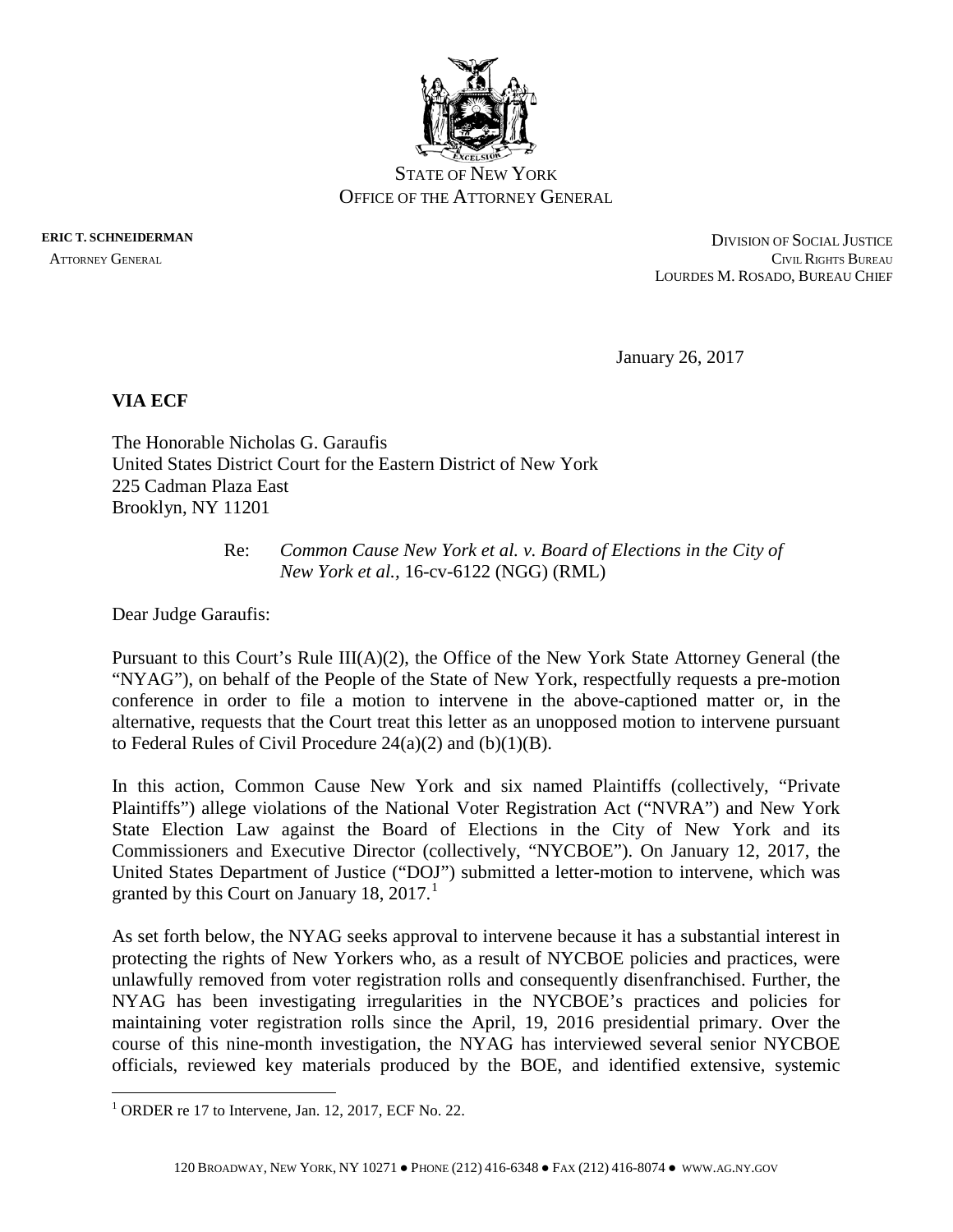problems in the NYCBOE's policies and procedures which caused voters throughout New York City to be improperly removed from the voter registration rolls. The NYAG's investigation found that the NYCBOE conducted illegal purges of voters from the voting rolls, resulting in at least 200,000 voters being removed, in violation of state and federal laws. The NYAG's investigation of the NYCBOE is directly related to the allegations at issue in the instant action.

NYAG intervention would serve at least two important purposes. First, any resolution of this action without the NYAG as a party may impair his ability to protect New Yorkers' voting rights. Second, because the NYAG's investigation has uncovered material facts directly related to the claims at issue, the NYAG respectfully suggests that the Court would benefit from a full airing of those facts, particularly if the parties seek the Court's approval of a potential settlement.

Given that the NYAG has obtained consent from the original parties in this action, as well as the DOJ as Intervenor Plaintiff, and given the procedural posture of this case, the NYAG respectfully submits that a pre-motion conference and full motion practice may not be necessary, and the Court may treat this letter as an unopposed motion to intervene. To that end, the NYAG's proposed Complaint in Intervention is attached hereto as Exhibit A. A proposed Order is attached hereto as Exhibit B.

#### **Procedural Background**

The NYAG operated an election helpline during New York State's presidential primary on April 19, 2016. The helpline received hundreds of complaints alleging widespread voting irregularities across New York City, and specifically complaints that eligible voters were purged from the voter rolls in Brooklyn. On April 20, 2016, the NYAG launched an ongoing investigation into the policies and practices of the NYCBOE that led to the cancellation of 117,000 voters in Brooklyn.<sup>[2](#page-1-0)</sup> To date, the NYAG has, (a) interviewed nine senior officials at the NYCBOE and five former officials in the NYCBOE's Brooklyn Borough Office<sup>[3](#page-1-1)</sup>, (b) reviewed more than 30,000 NYCBOE internal documents and communications, and (c) analyzed the voter files of approximately 100 affected individuals.

Although the investigation is ongoing, the NYAG has already found extensive, systemic problems in the NYCBOE's policies and procedures, which caused voters—not only in Brooklyn but in all five boroughs—to be improperly removed from the voter registration rolls. Specifically, the NYAG has found that the NYCBOE conducted large "purges" of voters over the course of 2014 and 2015. The NYCBOE unlawfully removed individuals from the voter registration rolls solely because they did not vote, resulting in the unlawful removal of 117,000 voters in Brooklyn (later referred to as the "Brooklyn Project"). The NYAG further found that the NYCBOE conducted at least two additional improper purges by removing voters from the voter rolls who it suspected

<span id="page-1-0"></span><sup>&</sup>lt;sup>2</sup> Press Release, New York State Office of the Attorney General, Statement from A.G. Schneiderman on Voting Issues during New York's Primary Election (April 20, 2016), [https://ag.ny.gov/press-release/statement-ag](https://ag.ny.gov/press-release/statement-ag-schneiderman-voting-issues-during-new-york%E2%80%99s-primary-election)[schneiderman-voting-issues-during-new-york%E2%80%99s-primary-election.](https://ag.ny.gov/press-release/statement-ag-schneiderman-voting-issues-during-new-york%E2%80%99s-primary-election)<br><sup>[3](https://ag.ny.gov/press-release/statement-ag-schneiderman-voting-issues-during-new-york%E2%80%99s-primary-election)</sup> Over the course of the investigation, the NYAG interviewed some of the Defendants named in the Amended

<span id="page-1-1"></span>Complaint, specifically Commissioners John Flateau and Simon Shamoun and NYCBOE Executive Director Michael Ryan.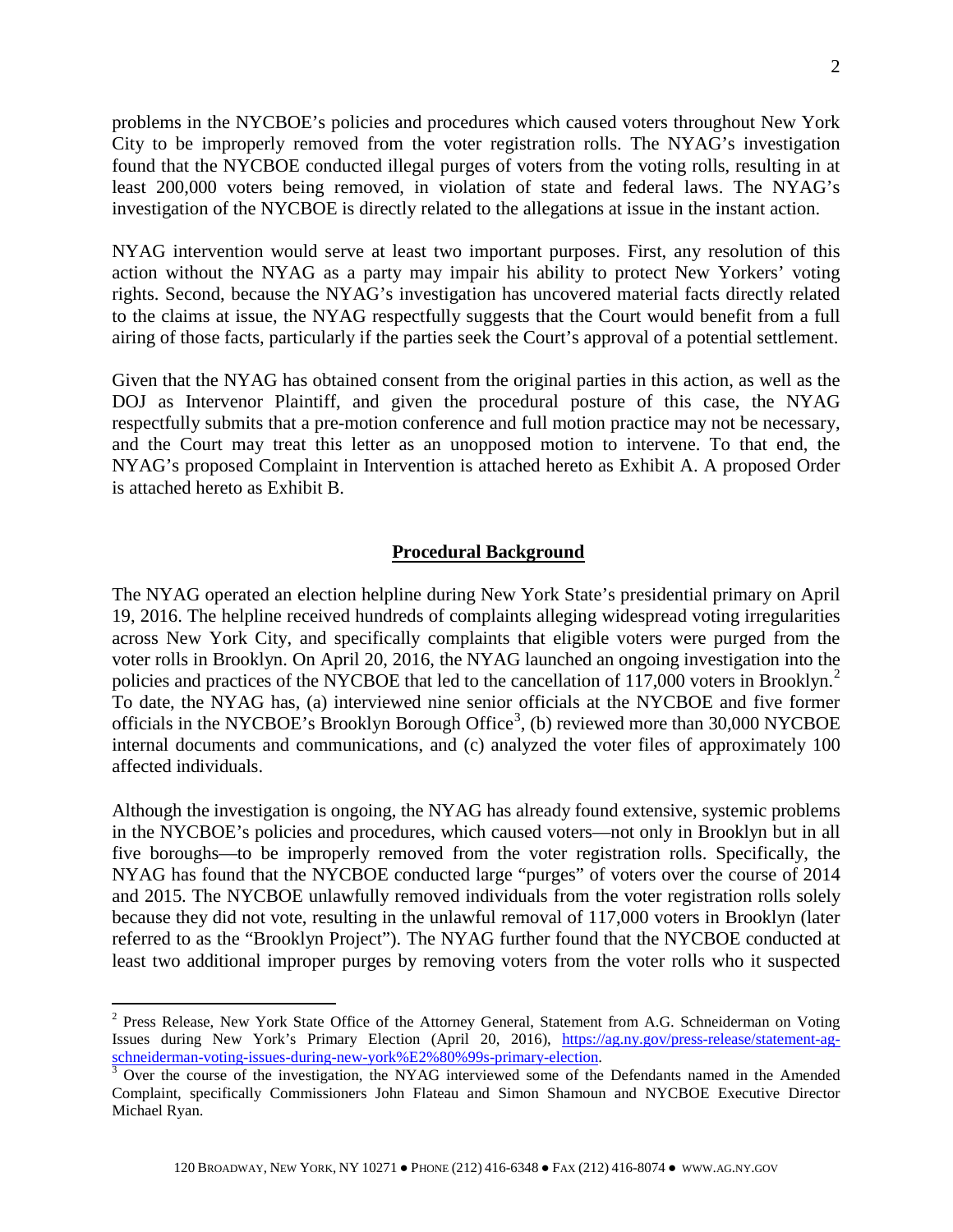had moved to another jurisdiction, without following the procedures as prescribed in federal and state law. These additional purges led to the cancellation of over 100,000 voters. Collectively, these unlawful purges of voter registrations resulted in the cancellation of over 200,000 voters.

On November 3, 2016, Private Plaintiffs filed their complaint. The complaint alleged that the two named plaintiffs and similarly situated voters were removed from the list of registered voters in violation of 52 U.S.C. § 20507(d) and requested a preliminary injunction. ECF No. 1. On November 4, 2016, Private Plaintiffs and the NYCBOE entered into a Joint Stipulation resolving the motion for preliminary injunction. ECF No. 8. On December 10, 2016, Private Plaintiffs filed an Amended Complaint, which added four additional named plaintiffs and additional claims under the NVRA. ECF No. 13. The Court ordered the NYCBOE to respond to the Amended Complaint by January 9, 2017. ECF No. 15. On January 6, 2017, the NYCBOE informed the Court that it consented to the DOJ's request to intervene in this case, and requested an extension of four weeks to respond to the Private Plaintiffs' Amended Complaint to permit the parties, as well as the DOJ, to discuss an appropriate resolution. ECF No. 16. The Court granted that request, and the NYCBOE's response to the Amended Complaint is due February 6, 2017.<sup>[4](#page-2-0)</sup> On January 12, 2017, the DOJ filed a Letter Motion to Intervene or in the Alternative, Requesting A Pre-Motion Conference. ECF No. 17. That motion was granted on January 18, 2017, and the Court ordered the Defendants to respond to the DOJ's pleadings "on or before February 6, 2017, or within 21 days after being served with the Complaint in Intervention, whichever is later." ECF. No. 22.

# **I. The NYAG is Entitled to Intervene As of Right Pursuant To Federal Rule of Civil Procedure 24(a)(2).**

In the Second Circuit, a court must grant a motion to intervene pursuant to Federal Rule of Civil Procedure 24(a)(2) if (1) the motion is timely, (2) the movant has asserted an interest relating to the subject of the action, (3) the movant is situated such that disposing of the action without it might, as a practical matter, impair or impede its ability to protect the interest, and (4) existing parties cannot adequately represent the movant. *MasterCard Int'l Inc. v. Visa Int'l Service Ass'n, Inc.*, 471 F.3d 377, 389 (2d Cir. 2006). Parties seeking to intervene as a matter of right need not establish standing, as long as they assert the same legal theories and seek the same relief as an existing plaintiff. *See Laroe Estates, Inc. v. Town of Chester*, 828 F.3d 60, 64-65 (2d Cir. 2016). As explained *infra*, the NYAG is entitled to intervene as of right in this action as all four requirements under Rule 24(a)(2) are satisfied, and in any event, the NYAG has standing under the *parens patraie* doctrine.

### **A. The NYAG's motion to intervene is timely.**

Timeliness is evaluated based on the totality of the circumstances, including "(1) how long the applicant had notice of the interest before [he] made the motion to intervene; (2) prejudice to existing parties resulting from any delay; (3) prejudice to the applicant if the motion is denied; and (4) any unusual circumstances militating for or against a finding of timeliness." *See D'Amato v. Deutsche Bank*, 236 F.3d 78, 84 (2d Cir. 2001) (quoting *U.S. v. Pitney Bowes, Inc.*, 25 F.3d 66, 70 (2d Cir. 1994) (citations omitted)).

<span id="page-2-0"></span> <sup>4</sup> *See* Order re Defendants' Application for Extension of Time, Jan. 12, 2017, ECF No. 16.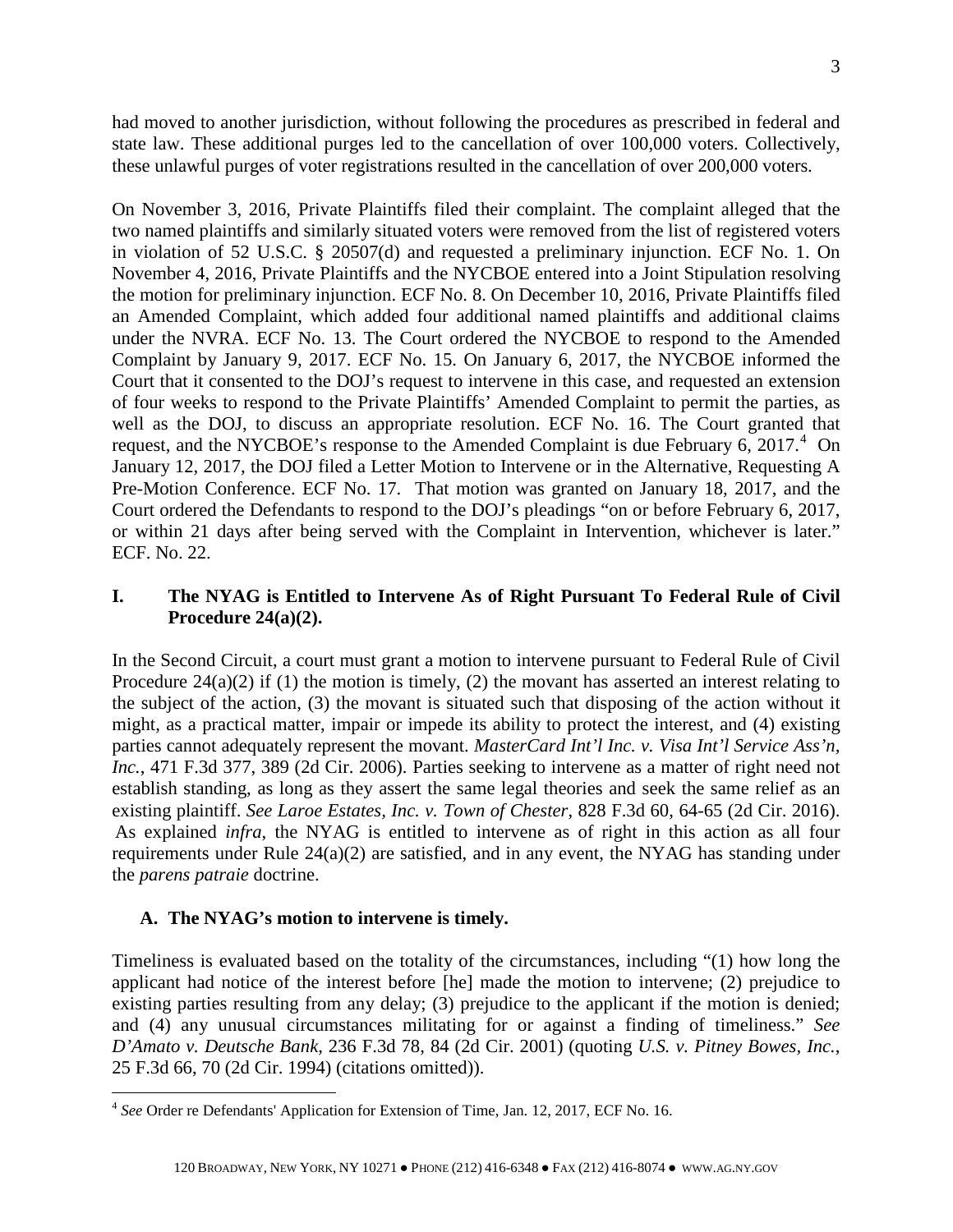The NYAG's motion is timely because it comes approximately five weeks after Private Plaintiffs filed an Amended Complaint that contained new claims<sup>[5](#page-3-0)</sup> concerning the Brooklyn Project. *See Commack Self–Serv. Kosher Meats, Inc. v. Rubin,* 170 F.R.D. 93, 95 (E.D.N.Y. 1996) (motion to intervene as of right, filed 46 days after plaintiffs amended their complaint, was timely). Further, the NYAG's request to intervene will not delay any proceedings or prejudice the original parties' rights. The NYAG is prepared to comply with the Court-ordered schedule and the NYCBOE has yet to file a responsive pleading.<sup>[6](#page-3-1)</sup> In addition, the parties consent to the NYAG's request to intervene, militating against any finding of prejudice. Accordingly, under the totality of the circumstances, the NYAG's motion to intervene is timely.

#### **B. The NYAG has a strong interest in this litigation.**

In the Second Circuit, a moving party's interest in this context must be "direct, substantial, and legally protectable." *Wash. Elec. Coop., Inc.* v. *Mass. Mun. Wholesale Elec. Co*., 922 F.2d 92, 97 (2d Cir. 1990). The NYAG has a substantial interest in this action because the allegations in the Amended Complaint are directly related to the NYAG's extensive investigation into the NYCBOE's unlawful practices and policies for maintaining its registration rolls, as discussed *supra*. More broadly, the NYAG is at the forefront of protecting voting rights in New York State. The NYAG has operated statewide helplines during almost every Election Day since 2012.<sup>[7](#page-3-2)</sup> Most recently, the NYAG conducted a helpline during the November 8, 2016 general election, during which the office received voter complaints from New York City as well as the rest of New York State. In addition to his ongoing investigation into the NYCBOE, the NYAG conducted a statewide inquiry into voter practices and procedures and issued a report on the findings of that inquiry in December 2016.

The NYAG brings this action pursuant to its *parens patriae* authority on behalf of New Yorkers who were removed from the registration rolls and disenfranchised as a result of NYCBOE unlawful policies and practices. *See* Ex. A, ¶¶ 19-20. The NYAG has a quasi-sovereign interest in the health and well-being of the citizens of New York, including their right to vote, which is one of our nation's most fundamental rights. *See New York v. Utica City Sch. Dist.*, 177 F. Supp.3d 739, 748 (N.D.N.Y. 2016) (denying motion to dismiss in action in which the NYAG asserted *parens patraie* authority; the court reasoned that the NYAG's action was not duplicative of a private lawsuit asserting similar claims as the NYAG has a "unique status as the representative of the greater public good and [a] concomitant mandate to secure wide-ranging relief that will inure to the direct and indirect benefit of the broader community."); *see also New York v. Cnty. of Del*., 82 F. Supp. 2d 12, 13 n. 1 (N.D.N.Y. 2000) (holding that the NYAG had *parens patriae*  authority to bring a suit to protect the voting rights of disabled New Yorkers based on its "quasisovereign interest in the health and well-being of the disabled citizens"). *See also*, *Cal. ex rel. Lockyer v. Cnty. of Santa Cruz,* 416 F. Supp. 2d 797, 800 (N.D. Cal. 2006) (holding that the

<span id="page-3-0"></span><sup>&</sup>lt;sup>5</sup> The Private Plaintiffs' original complaint did not contain claims regarding the Brooklyn Project. Further, it only named two Plaintiffs whose voter registrations were cancelled in an unrelated purge prior to the Brooklyn Project

<span id="page-3-1"></span>purge. *See* Compl., Jan. 12, 2017, ECF No. 1,  $\P$  14, 15, 35-61.<br>
<sup>6</sup> Defendants' Response is due on February 6, 2017. *See* ORDER re Defendants' 16 Application for Extension of Time, Jan. 12, 2017, ECF No. 16.

<span id="page-3-2"></span> $<sup>7</sup>$  The exception is November 4, 2014, when the NYAG himself ran for election.</sup>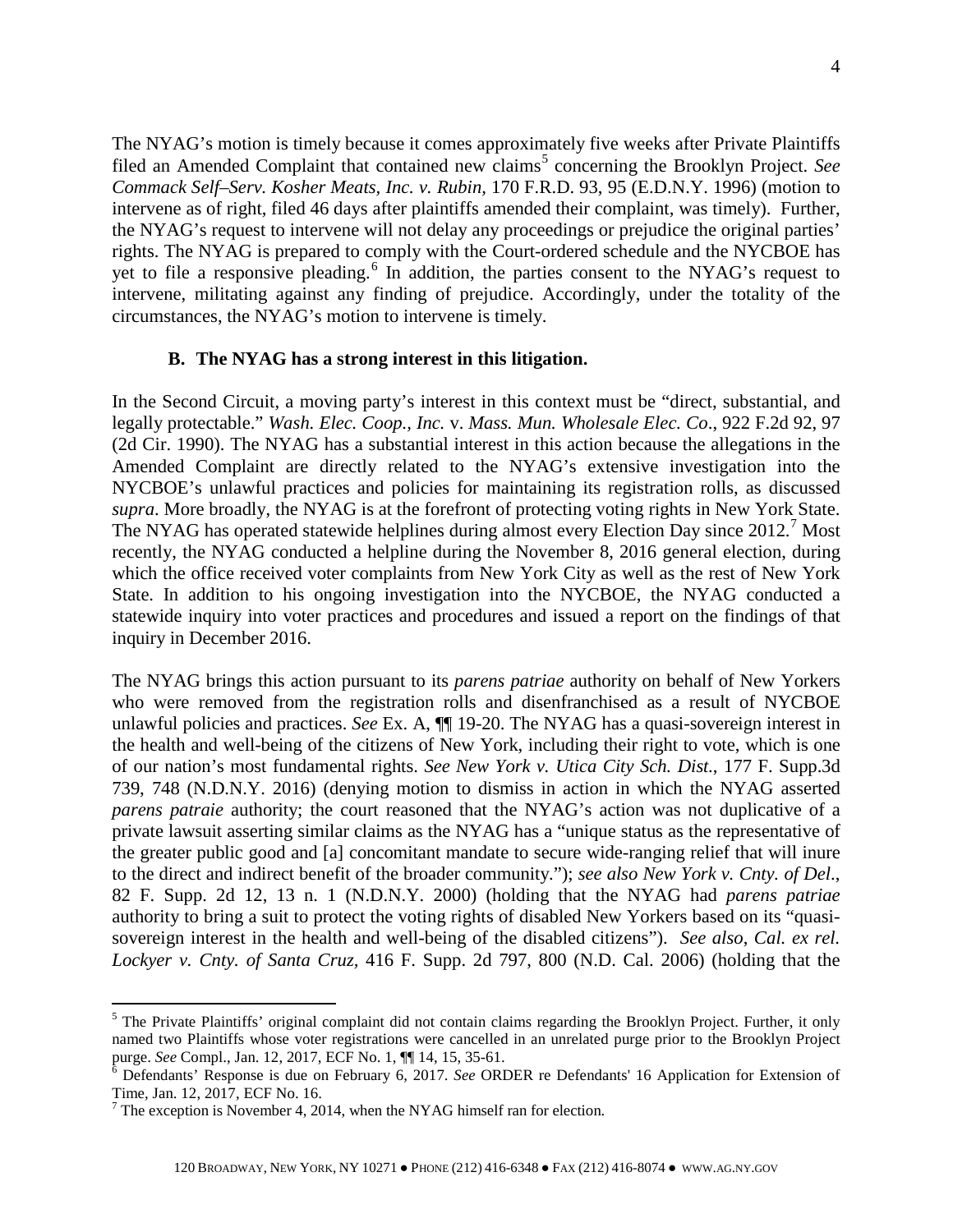California Attorney General had *parens patriae* standing to seek injunctive relief to prevent defendants from violating sections of the Americans with Disabilities Act in order to ensure disabled citizens were not denied their right to vote).

## **C. Resolution of this action would impede the NYAG's ability to ensure that complete relief is granted.**

Any resolution of the instant case would significantly affect the NYAG's efforts to seek a remedy for purged voters throughout New York City and to protect New Yorkers' right to vote under both the NVRA and New York State Election Law. To show an impairment of interests for the purposes of Rule  $24(a)(2)$ , a proposed intervenor need only show that the disposition of an action "*may* as a practical matter impair or impede the movant's ability to protect its interest." *Pitney Bowes*, 25 F.3d at 69-70 (citing Fed. R. Civ. P. 24(a)(2)) (emphasis added). The NYAG's enforcement interests are not adequately represented by the original parties or the DOJ because the NYAG seeks relief that is significantly broader than that requested by Private Plaintiffs or the DOJ.

The Amended Complaint requests an order requiring the NYCBOE to restore the registrations and count the ballots of the named Plaintiffs and similarly situated voters (ECF No. 13, p. 21), and the DOJ's Complaint in Intervention asks the Court to remedy deficient oversight practices (ECF No. 17, at ¶¶ 74-76). By contrast, the NYAG is requesting relief on behalf of a much larger number of voters affected by the NYCBOE's unlawful voter registration roll maintenance practices. First, beyond those voters affected by the Brooklyn Project, the NYAG seeks relief for voters in Queens and Manhattan who were cancelled based on a similar unlawful policy of removing voters from the registration rolls for not voting. The NYAG also seeks relief on behalf of voters throughout New York City who the NYCBOE improperly cancelled in two additional large purges based on suspicion that the voters moved out of the jurisdiction. These purges occurred in 2014 and 2015, the latter of which has not been alleged in the Amended Complaint or the DOJ's Complaint in Intervention. *See* Ex. A, ¶¶ 148-154. In total, these cancellations resulted in the removal of over 200,000 voters from the registration rolls. *See* Ex. A, ¶¶ 90, 142, and 152. As such, the NYAG seeks an order requiring the NYCBOE to review its voter database to identify and reinstate voters across *all five boroughs* who have been improperly purged since 2014 as a result of various programs and activities that violated federal and New York State election laws. Further, because the NYAG has substantial evidence indicating systemic problems with the NYCBOE's voter maintenance policies and practices, the relief requested by the NYAG would ensure that any resolution of this action would be complete.

Moreover, judicial economy would be best served by granting the NYAG's motion to intervene. A parallel lawsuit brought by the NYAG concerning many of the same legal and factual issues in this action could lead to overlapping legal rulings or remedial orders.

Neither the Private Plaintiffs nor the DOJ can adequately represent the NYAG's interests in protecting the voting rights of all New Yorkers. As pled in the NYAG's proposed Complaint in Intervention attached as Exhibit A, the NYAG has information of widespread violations relating to registration roll maintenance that are not alleged by either party. *See* Ex. A, ¶¶ 83, 92-113, and 125-174. In addition to the extensive evidence gathered in the NYAG's investigation, the NYAG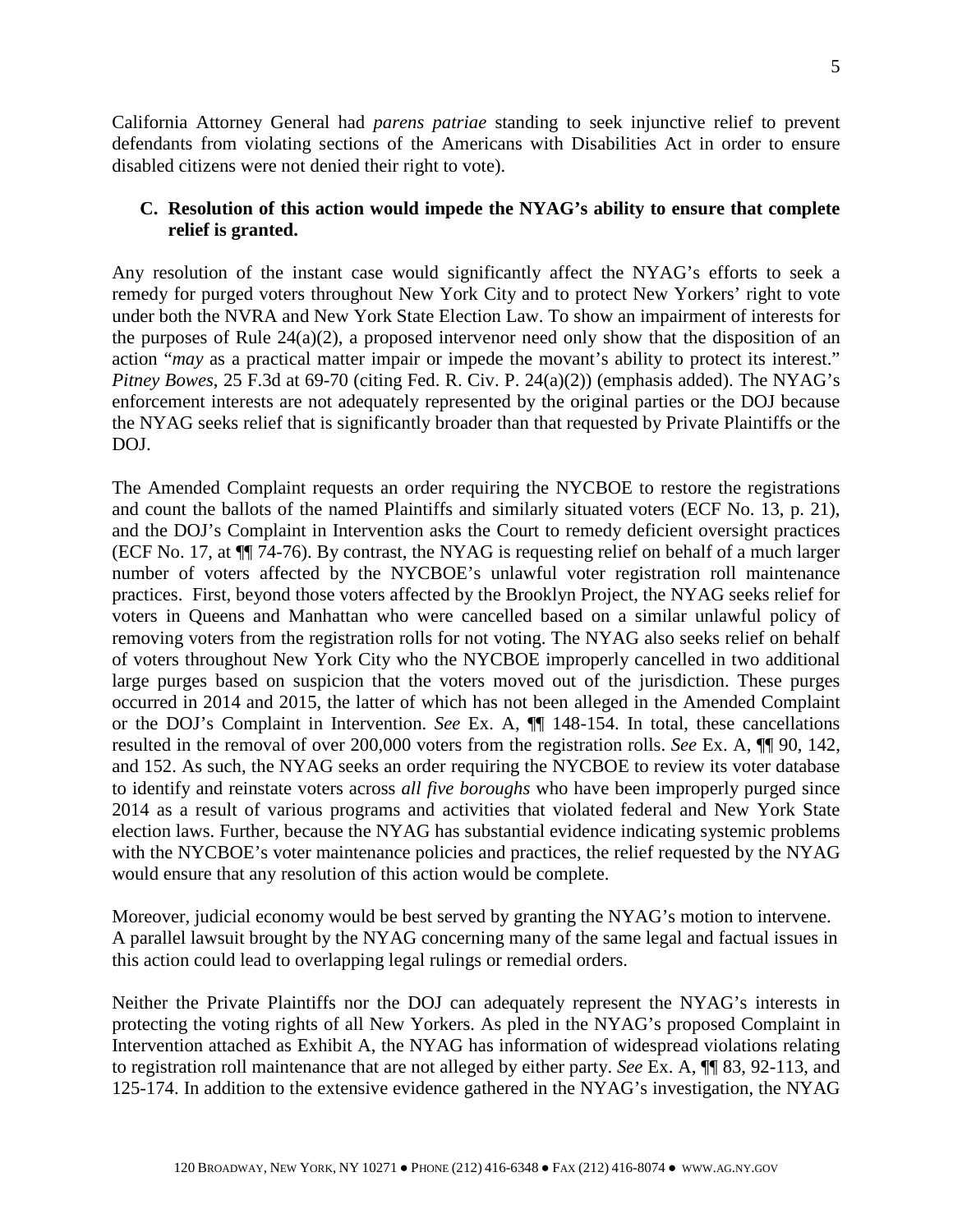has learned much about the operation of local BOEs throughout the state from the office's experience in administering several election hotlines. Thus, the NYAG is uniquely situated to seek complete relief for the issues presented.

# **II. Alternatively, The NYAG is Entitled To Permissive Intervention Under Rule 24(b)(1)(B).**

In the alternative, the NYAG respectfully asks the Court to exercise its discretion and grant the NYAG permissive intervention under Fed. R. Civ. P. 24(b)(1)(B). When deciding whether to permit intervention, a court must consider "substantially the same factors" as for intervention as of right. *Kaliski v. Bacot (In re Bank of N.Y. Derivative Litig.)*, 320 F.3d 291, 300 & n.5 (2d Cir. 2003). The discussion in Part I.A. *supra* demonstrates that the NYAG has satisfied these criteria.

A "principal consideration" for permissive intervention is "whether the intervention will unduly delay or prejudice the adjudication of the rights of the original parties." *See Pitney Bowes,* 25 F.3d at 73 (quoting Fed. R. Civ. P. 24(c)). The NYAG is prepared to participate immediately in this case on the schedule set forth by the Court. As noted in I.A *supra*, the NYCBOE has not yet filed a responsive pleading, and the parties have all consented to the NYAG's motion to intervene. These facts establish that the intervention will not unduly delay this action nor prejudice the adjudication of the claims of the existing parties.

Moreover, under Rule 24(b), a timely applicant may be permitted to intervene when an applicant's claims or defense and the main action share a question of law or fact in common. Fed. R. Civ. P. 24(b); *see also United States v. City of N.Y.*, 07-CV-2067, 2012 WL 314353, at \*13 (E.D.N.Y. Feb. 1, 2012) ("The first requirement" for permissive intervention is a "claim or defense that shares with the main action a common question of law or fact") (quoting Fed. R. Civ. P. 24(b)(1)(B)) (Garaufis, J.), *aff'd in part, vacated in part on other grounds*, 717 F.3d 72 (2d Cir. 2013). Courts also consider whether intervenors "will significantly contribute to full development of the underlying factual issues" and "just and equitable adjudication of the legal question presented." *H.L. Hayden Co. of N.Y. v. Siemens Med. Sys. Inc.*, 797 F.2d 85, 89 (2d Cir. 1986) (internal quotations omitted); *see also City of N.Y.*, 2012 WL 314353, at \*13 (additional factors considered by this Court included "whether the putative intervenor will benefit from the application, the nature and extent of its interests, whether its interests are represented by the existing parties, and whether the putative intervenor will contribute to the development of the underlying factual issues"). Ultimately, permissive intervention lies in the Court's discretion. *See U.S. Postal Serv. v. Brennan*, 579 F.2d 188, 192 (2d Cir. 1978).

The NYAG's Proposed Complaint in Intervention shares "common questions" of law and fact with the Amended Complaint, as provided by Rule 24(b)(1)(B). *Compare* ECF No. 13,  $\P$  122-131, *with* Ex. A, ¶¶ 181-186. The NYAG's claims are similar to those presented in the instant action, namely whether the NYC BOE violated the NVRA and New York State Election Law in its registration roll maintenance practices.<sup>[8](#page-5-0)</sup> Moreover, if the NYAG is permitted to intervene, the

<span id="page-5-0"></span> <sup>8</sup> As stated in Part I.C *supra*, as a result of the NYAG's investigation, the NYAG is aware of extensive, widespread voter maintenance issues that were not alleged in the Amended Complaint or in the DOJ's Complaint in Intervention. *See* Ex. A, ¶¶ 83, 92-113, and 125-174. Therefore, although the Amended Complaint, DOJ's Complaint in Intervention, and the NYAG's Proposed Complaint in Intervention share common questions of law